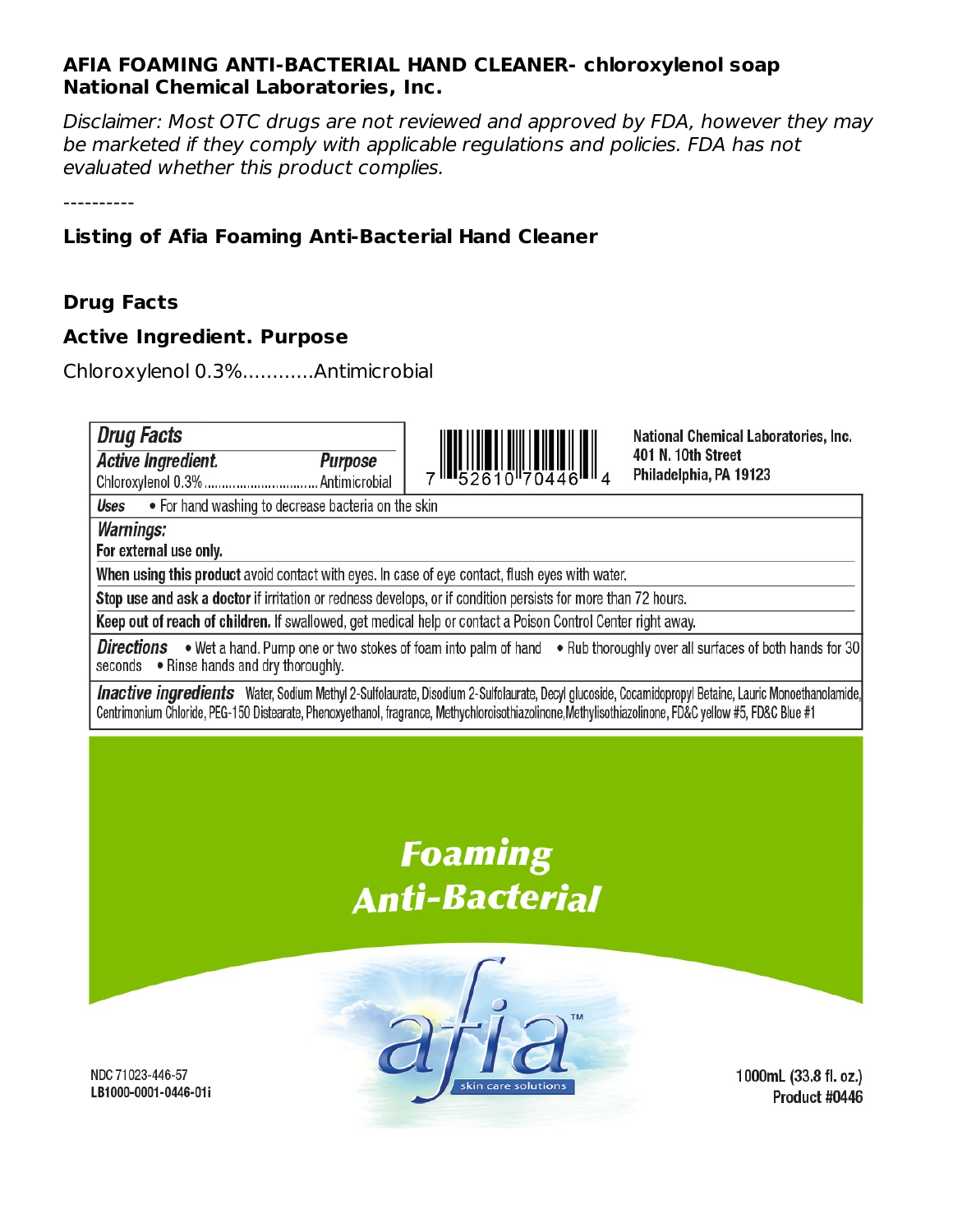#### **Uses**

For hand washing to decrease bacteria on the skin

#### **Warnings:**

#### **For external use only.**

**When using this product** avoid contact with eyes. In case of eye contact, flush eyes with water.

**Stop use and ask a doctor** if irritation or redness develops, or if condition persists for more than 72 hours.

#### **Directions**

- Wet a hand. Pump one or two stokes of foam, into palm of hand.
- Rub thoroughly over all surfaces of both hands for 30 seconds
- Rinse hands and dry thoroughly.

#### **Inactive ingredients**

Water, Sodium Methyl 2-Sulfolaurate, Disodium 2-Sulfolaurate, Decyl glucoside, Cocamidopropyl Betaine, Lauric Monoethanolamide, Cetrimonium Chloride, PEG-150 Distearate, Phenoxyethanol, fragrance, Methylchloroisothiazolinone, Methylisothiazolinone, FD&C yellow #5, FD&C blue #1

#### **Warnings:**

Keep out of reach of children. If swallowed, get medical help or contact a Poison Control Center right away.

#### **Uses**

For hand washing to decrease bacteria on the skin

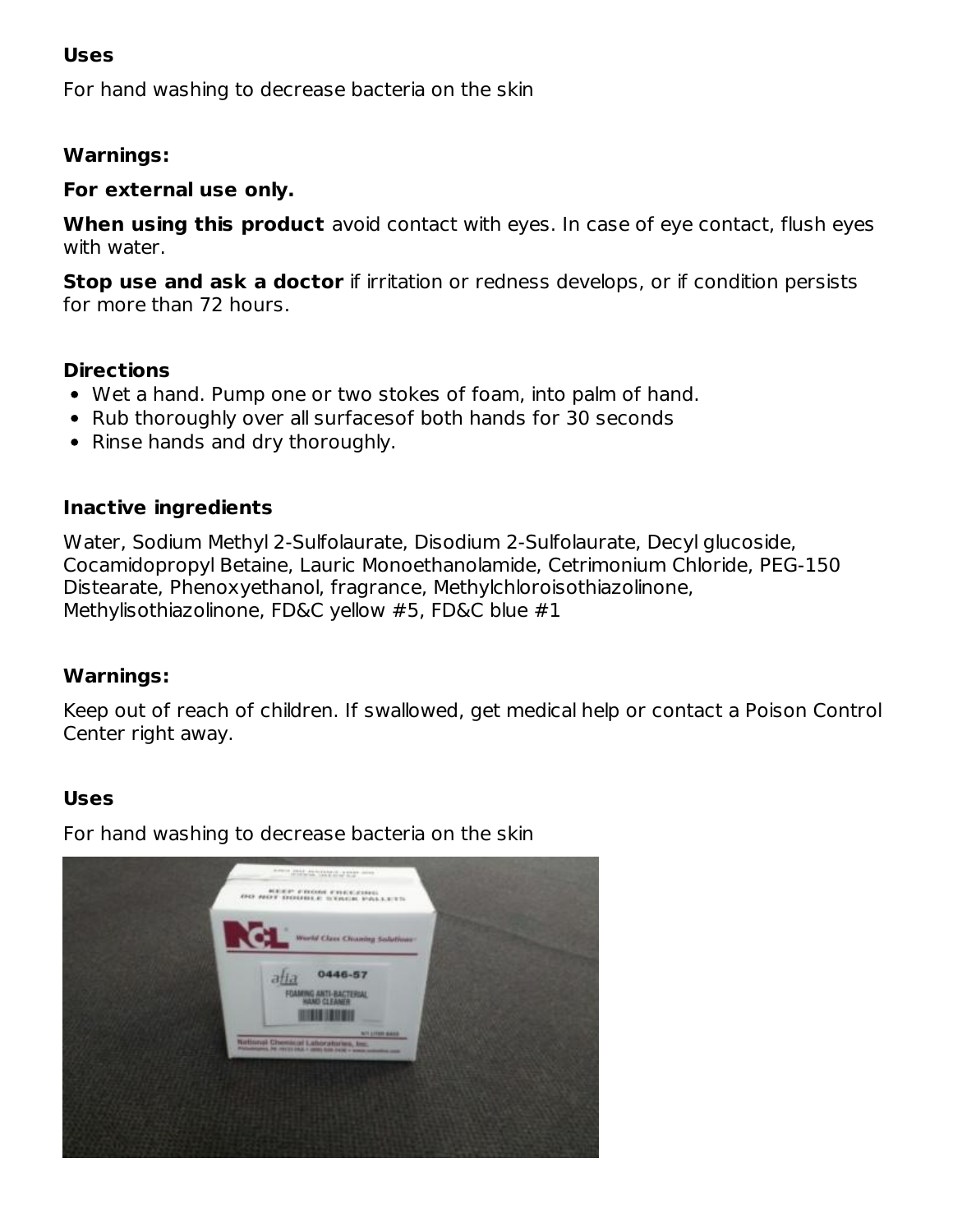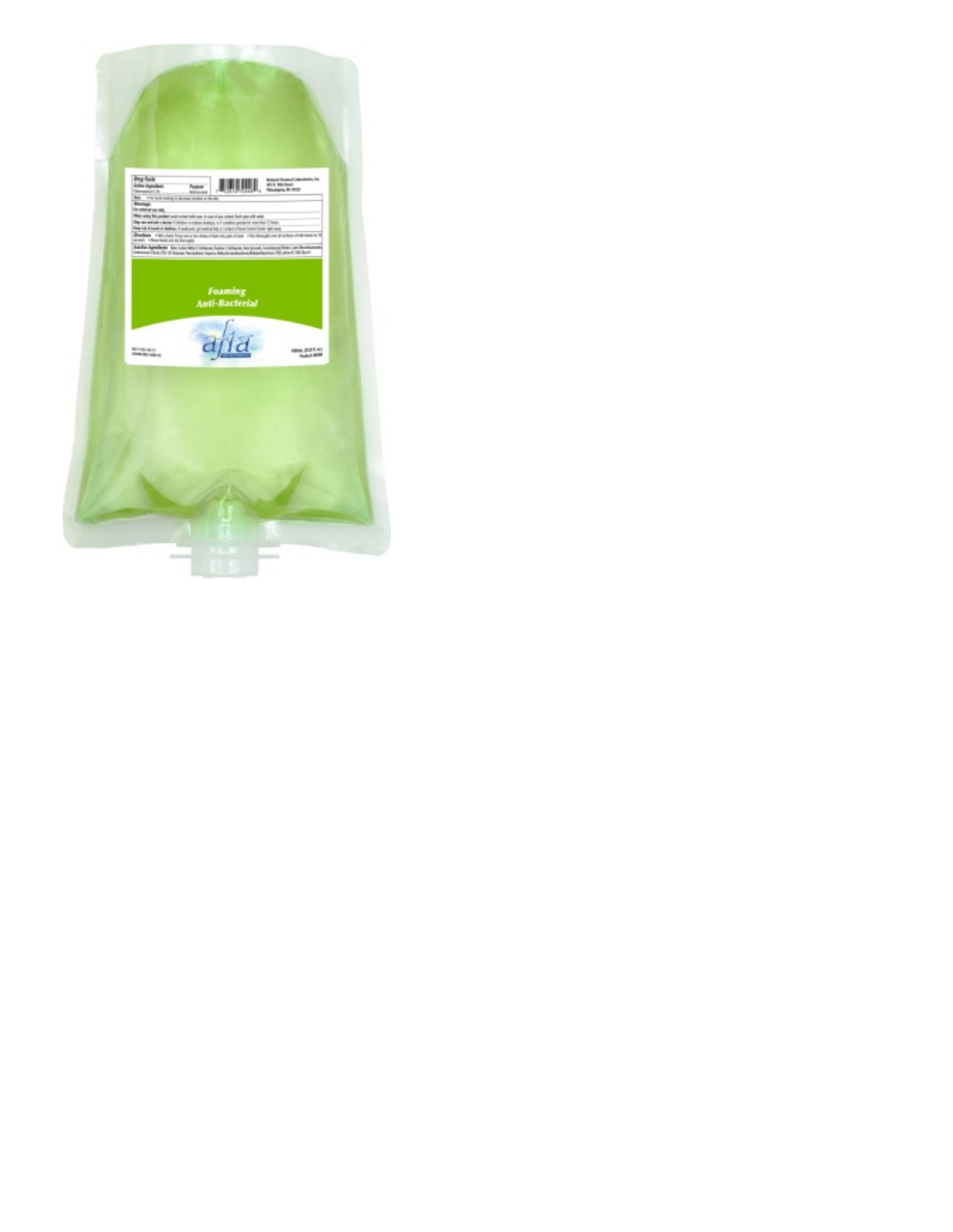#### **Drug Facts**

**Active Ingredient.** 

Purpose 



National Chemical Laboratories, Inc. 401 N. 10th Street Philadelphia, PA 19123

. For hand washing to decrease bacteria on the skin **Uses** 

#### **Warnings:**

#### For external use only.

When using this product avoid contact with eyes. In case of eye contact, flush eyes with water.

Stop use and ask a doctor if irritation or redness develops, or if condition persists for more than 72 hours.

Keep out of reach of children. If swallowed, get medical help or contact a Poison Control Center right away.

**Directions** . Wet a hand. Pump one or two stokes of foam into palm of hand . Rub thoroughly over all surfaces of both hands for 30 seconds . Rinse hands and dry thoroughly.

Inactive ingredients Water, Sodium Methyl 2-Sulfolaurate, Disodium 2-Sulfolaurate, Decyl glucoside, Cocamidopropyl Betaine, Lauric Monoethanolamide, Centrimonium Chloride, PEG-150 Distearate, Phenoxyethanol, fragrance, Methychloroisothiazolinone, Methylisothiazolinone, FD&C vellow #5, FD&C Blue #1

# **Foaming Anti-Bacterial**



NDC 71023-446-57 LB1000-0001-0446-01i

1000mL (33.8 fl. oz.) Product #0446

### **AFIA FOAMING ANTI-BACTERIAL HAND CLEANER**

chloroxylenol soap

| <b>Product Information</b>                                         |                |                           |                          |                |  |                 |
|--------------------------------------------------------------------|----------------|---------------------------|--------------------------|----------------|--|-----------------|
| <b>Product Type</b>                                                | HUMAN OTC DRUG | <b>Item Code (Source)</b> |                          | NDC: 71023-446 |  |                 |
| <b>Route of Administration</b>                                     | <b>TOPICAL</b> |                           |                          |                |  |                 |
|                                                                    |                |                           |                          |                |  |                 |
| <b>Active Ingredient/Active Moiety</b>                             |                |                           |                          |                |  |                 |
|                                                                    |                |                           |                          |                |  |                 |
| <b>Ingredient Name</b>                                             |                |                           | <b>Basis of Strength</b> |                |  | <b>Strength</b> |
| CHLOROXYLENOL (UNII: 0F32U78V2O) (CHLOROXYLENOL - UNII:0F32U78V2O) |                |                           | CHLOROXYLENOL            |                |  | 3 mg in 1 mL    |
|                                                                    |                |                           |                          |                |  |                 |
| <b>Inactive Ingredients</b>                                        |                |                           |                          |                |  |                 |